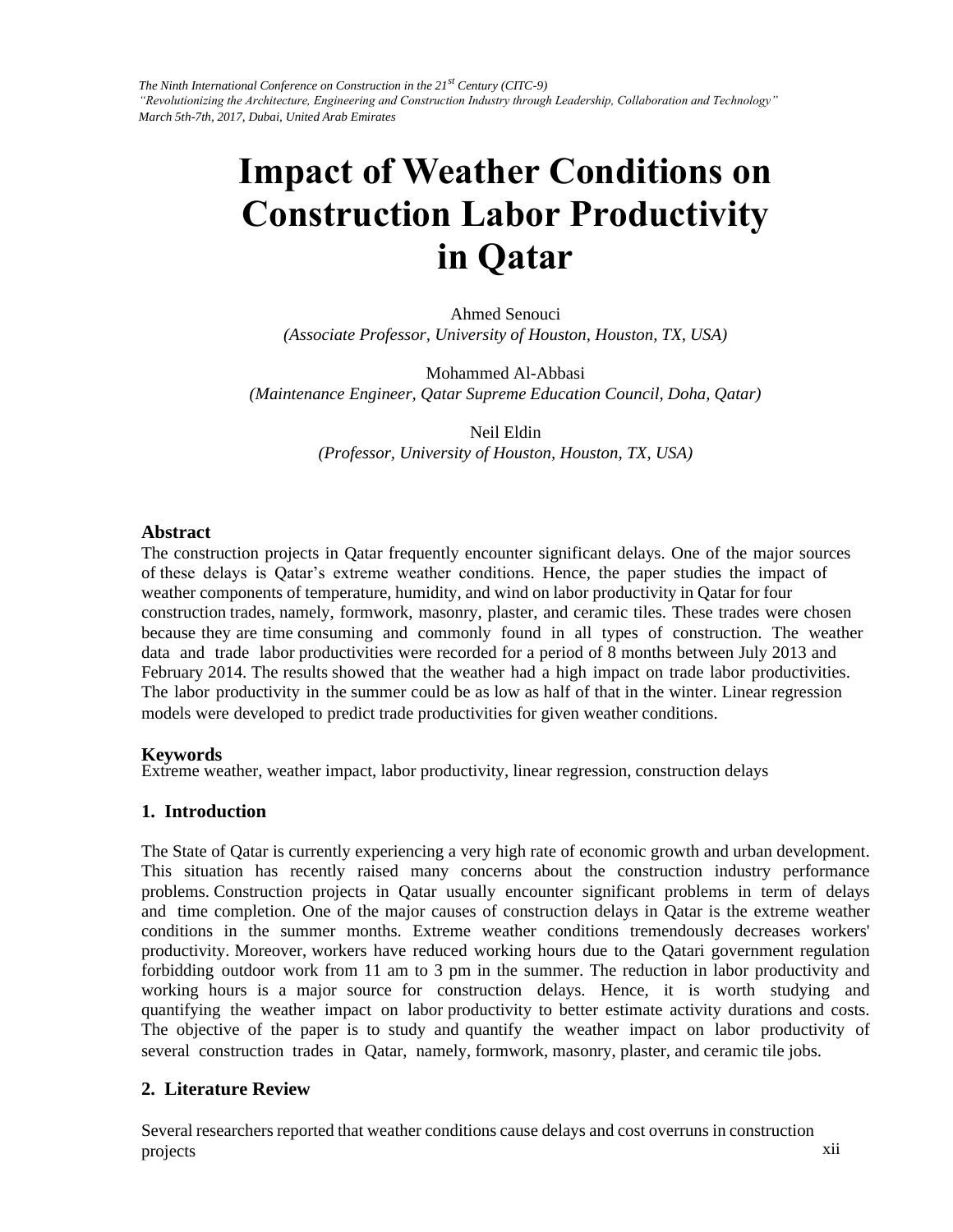(Baldwin et al. 1971; Koehn and Meilhede 1981; Laufer and Cohenca 1990). Benjamin et al. (1973) reported that almost 50% of construction activities are sensitive to weather conditions. The impact of weather on construction activities can be in the form of reduced labor productivity and/or work stoppage. The National Cooperative Highway Research Program (NCHRP 1978) studied the impact of different weather conditions on different highway construction operations. According to the study, 45% of all construction activities are affected to some degree by weather, resulting in substantial additional costs that can run into billions of dollars annually. A number of studies have been conducted to establish the relationship between labor productivity and weather conditions. Benjamin et al. (1973) proposed a simulation model that integrates the interruptive effect of weather in project scheduling. The model simulates construction duration by making daily work/no-work decisions according to the historical hourly weather data and the sensitivity of activities to temperature, precipitation, and wind. Grimm and Wagner (1974) developed graphs to predict mason productivity in any location in the United States of America at any month of the year. Thomas and Yiakoumis (1974) developed a factor model for evaluating the productivity of labor intensive construction activities. Koehn and Brown (1985) proposed two equations that represent the relationship between labor productivity, temperature and humidity, respectively. Osama et.al. (1996) reported that the labor productivity loss due to the impact of weather on construction activities can be either partial or complete; a partial loss is generally attributed to reduced labor productivity and complete to work stoppage which interrupts those activities. They developed an automated decision support system, named WEATHER, for estimating the combined effect of reduced labor productivity and work stoppage caused by adverse weather conditions on construction sites. The system provides estimates of construction productivity, activity durations, and weather patterns that facilitate the application of risk analysis in planning and scheduling. Osama et.al. (1997) developed an automated support system for estimating the combined effect of reduced labor productivity and work stoppage caused by adverse weather conditions on construction sites. South Dakota DOT (SDDOT 1997) used available construction and weather records to determine the expected number of working days and delays due to extreme weather conditions. McDonald (2000) examined weather-related delay claims for construction projects and how they can be resolved. El-Rayes and Moselhi (2001) developed a decision support system for quantifying the impact of rainfall on the productivity and duration of highway construction operations. Moselhi and Zafar (2012) identified, analyzed, and ranked the parameters that affect job-site daily labor productivity to help job-site personnel in planning and comparing their daily targets and to fine-tune their resource allocations according to the daily situation. Apipattanavis et al. (2012) proposed an integrated framework to identify the weather attributes that cause construction delays and to quantify weather threshold values.

## **3. Methodology**

The purpose of this research is to study the impact of weather conditions on labor productivity of four construction trades in Qatar, namely, plaster, block work, ceramic tile, and formwork. The weather condition is represented herein by three components, namely, temperature, humidity, and wind speed.

The study started with a daily collection of the labor productivity of the four selected trades. Then, an analysis was performed on the collected data to determine how the labor productivity of the four construction trades varies during the year due to temperature, wind speed, and humidity. Finally, linear regression equations were developed to predict the labor productivity of the four construction trades for a given weather condition.

The study considered the labor productivity of crews rather than individual laborers. The crew productivity data was collected and analyzed for a period of eight months (i.e., July 1, 2013 to February 28, 2014). It consisted of recording the work quantity completed daily and the number of labor crews that performed it. The collected data was used to determine the labor crew productivity. The weather data was also collected from the Weather Authority in Qatar for the same period. It consisted of collecting the daily temperature,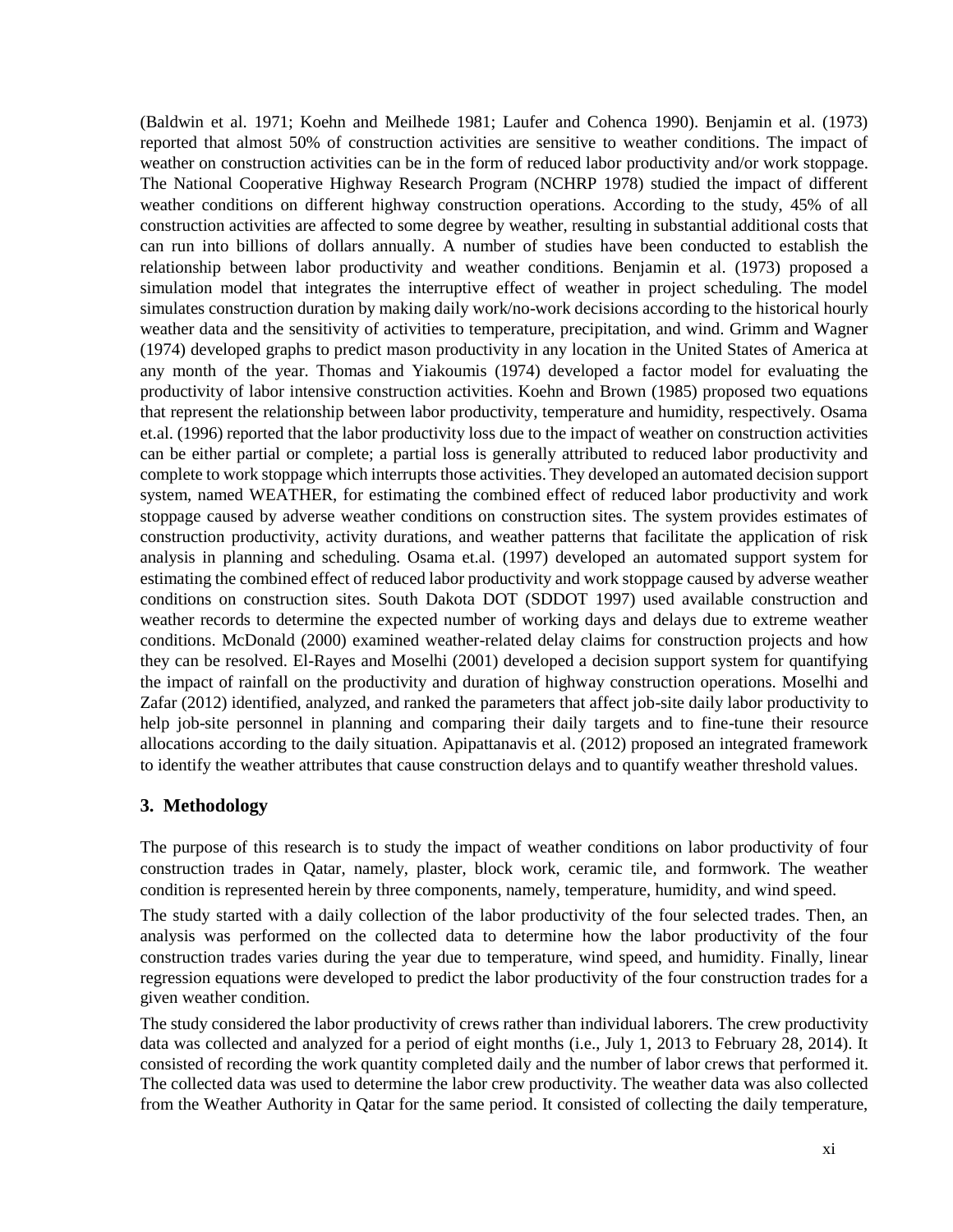wind speed, and humidity. The data collection covered the period between July 1, 2013 and February 28, 2014.

## **4. Productivity Results and Analysis 4-1. Plastering Work**

Figure 1 shows the variation of the plastering work labor productivity over time. As shown in the figure, the productivity was lower in the summer months. However, it increased after the summer months until it reached its maximum value in the middle of the month of February.



Figure 1. Plastering Work Labor Productivity

A regression analysis was conducted using Minitab software to find the relationship between the plastering work labor productivity and weather components. The analysis started by determining which independent variables shall be included in the model using the Subset Value process. Removing few variables may generate more accurate models. The analysis generated the following regression equation:

Plaster Work Productivity = 
$$
38.81 - 0.597 \times MT + 0.052 \times MS - 0.074 \times MH
$$
 (1)

Where PP = daily crew plastering work productivity ( $m^2/crew/day$ ), MT = mean temperature (degrees Celsius), MH= mean relative humidity (%), and MS= mean wind speed (km/hr).

The regression analysis exhibited an adjusted coefficient of determination  $R^2$ <sub>adj</sub> of 91.5%. This means that the regression equation will be able to predict the plastering work labor productivity with an accuracy of 91.5%.

## **4-2. Block Work**

As shown in Figure 2, the block labor productivity shows a similar trend to that of plastering work. In other words, the labor productivity started low in the summer and increased to reach a maximum value in the winter. Then, it started to get stable and tended to decrease at the end of the winter.

The regression analysis that was performed using Minitab generated the following equation for the labor productivity of block work: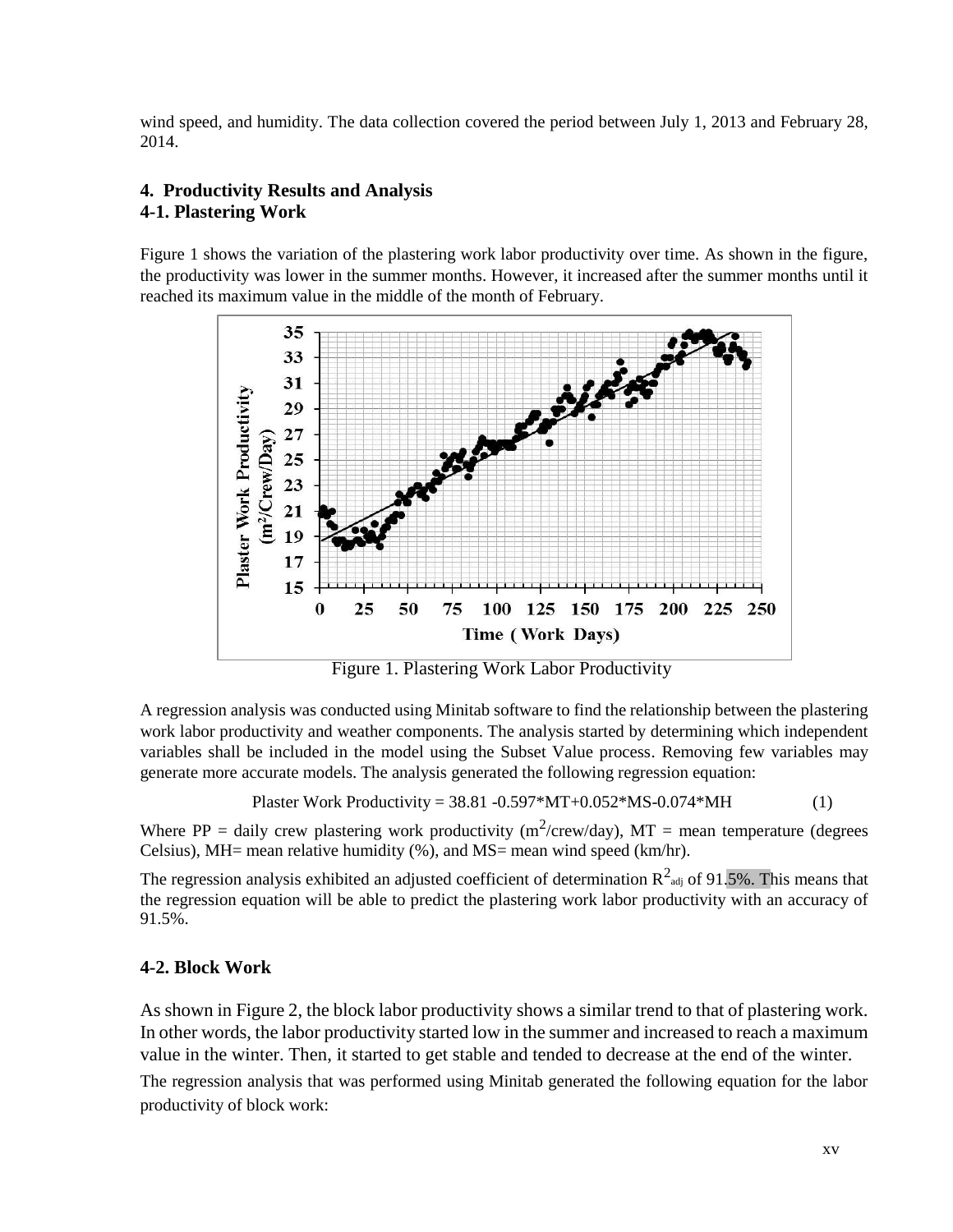The regression analysis exhibited an  $R^2$  adj of 94.7% which means the regression equation will be able to predict the labor productivity of block work with an accuracy of 94.7%.



Figure 1. Block Work Labor Productivity

## **4-3. Ceramic Tile Work**

The impact of weather conditions on the crew productivity of ceramic tile work was lower than those of plastering and block work. This is due to the fact that ceramic tile crews are always working in better weather conditions and not exposed directly to the sun.

Figure 3 shows that the ceramic work labor productivity follows a trend similar to those of plastering and block work. In other words, the productivity started low in the summer period, increased to reach a maximum value in the winter, and then started to decrease at the end of winter.

A regression analysis that was performed using Minitab generated the following equation for the labor productivity of ceramic tile work:

Productivity for Ceramic Work =  $39.6 - 0.581$  MT -  $0.0163$  MH (3)

The regression analysis exhibited an R-sq adj of 93.9% which means the regression equation will be able to predict the labor productivity of a ceramic tile crew with an accuracy of 93.9%.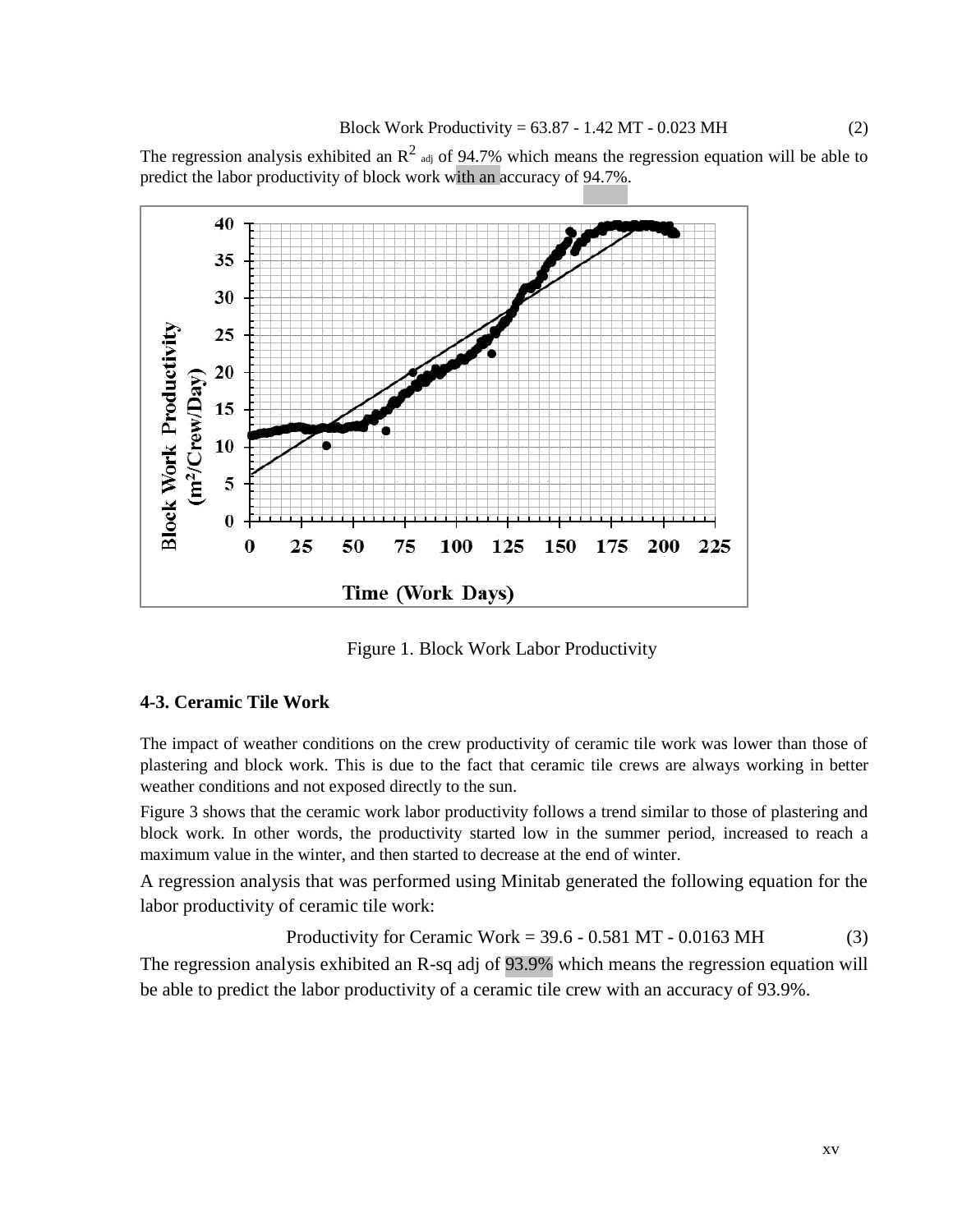

Figure 2. Ceramic Work Labor Productivity

### **4-4. Formwork (Shuttering) Work**

A significant difference in labor productivity results was found between vertical (i.e., columns, core walls, and shear walls) and horizontal (i.e., slabs and beams) formwork. That's why a separate analysis was performed for horizontal and vertical forms. One important point to mention here is that formwork crews are composed of one carpenter only because the shuttering work is usually done without the help of laborers. Therefore, the number of crews in the shuttering trade is usually equal to the number of carpenters working on the site. Another point is that the formwork productivity can't be recorded every day unless all wood molds are ready for concrete casting.

## **Horizontal Formwork**

The shuttering productivity is computed at the end of each shuttering period using the following equation:

$$
Crew Daily Productivity = \frac{Total volume of concrete shuttering}{Number of crews \times Number of days}
$$
 (4)

The regression analysis yielded the following equation for the labor productivity of horizontal shuttering work:

Horizontal Shuttering Productivity = 
$$
9.44 - 0.142 \, \text{MT} - 0.0094 \, \text{MH}
$$
 (5)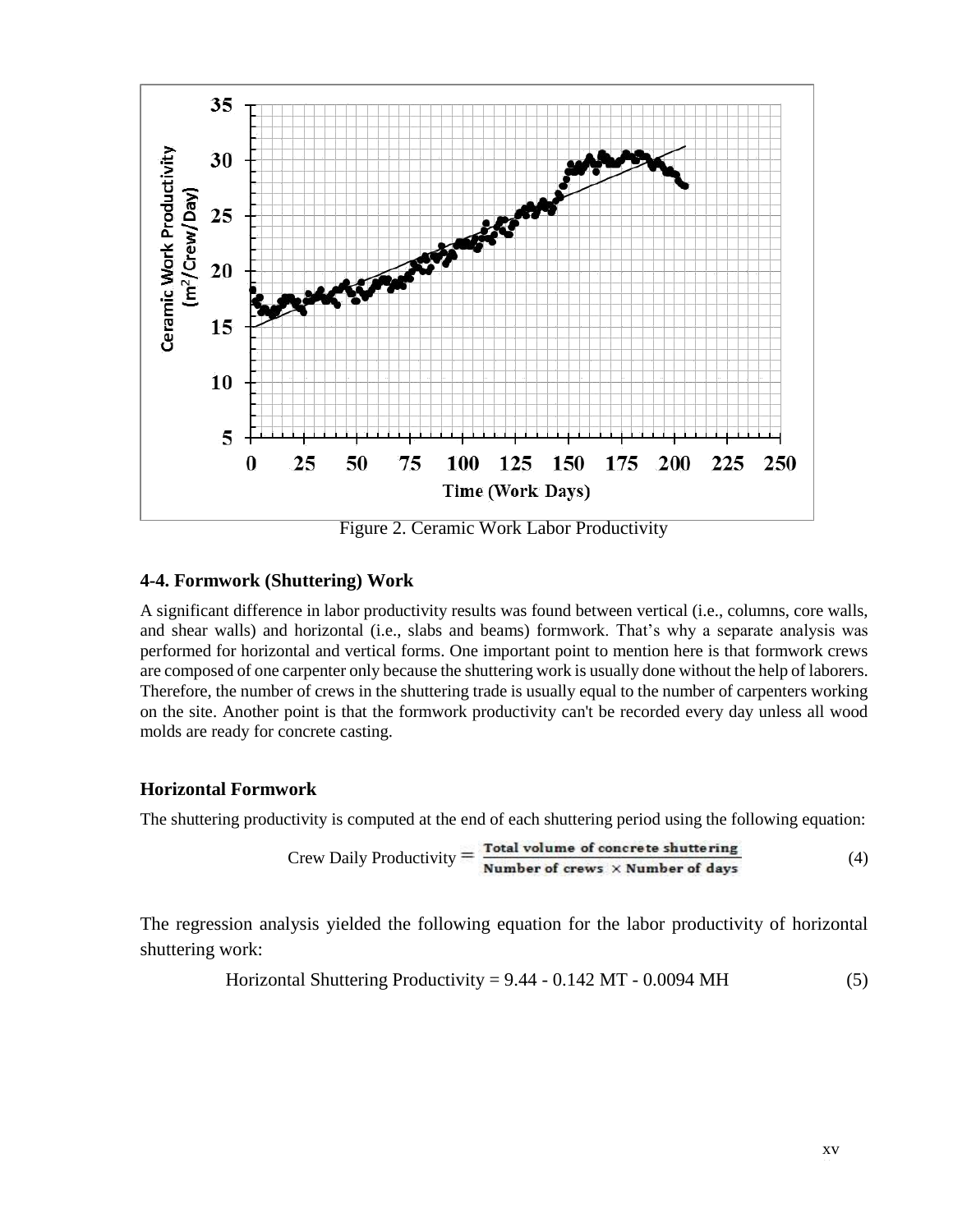

Figure 3. Horizontal Shuttering Labor Productivity

# **Vertical Formwork**

The productivity of vertical shuttering was lower than that of horizontal forms. The formwork productivity of columns is lower than that of shear walls and reinforced cores. That's why the productivity data from construction sites that had columns, shear walls, and reinforced cores in each floor was collected herein.

The regression analysis yielded the following equation for the labor productivity of vertical shuttering work:

Vertical Shuttering Productivity = 
$$
9.03 - 0.113
$$
 MT-  $0.0133$  MH (6)

The regression analysis exhibited an R-sq adj of  $\overline{90.01\%}$  which means the regression equation will be able to predict the labor productivity of a vertical shuttering work crew with an accuracy of 90.01% .

# **5. Conclusions**

This study investigated the impact of weather conditions on the labor productivity of four construction trades, namely, plastering work, block work, ceramic tile work, and concrete shuttering work construction trades. A full data of specific weather components, namely, temperature, wind speed, and humidity, were recorded along with the labor productivities of four construction trades between the months of July, 2013 and February, 2014. The analysis of the results showed that the weather components had a high impact on the labor productivity of the four construction trades. The labor productivity during the summer months can be as low as half of that in the winter months. This shows the large difference in labor productivities due to the weather. Linear regression equations were developed to predict the labor productivity of the four construction trades for a given temperature, wind speed, and humidity. This study has the potential of reducing Qatari construction project delays due to weather conditions. It allows taking into account the effects of weather conditions on activity durations during the scheduling of Qatari construction projects. This allows project schedulers and managers to have a more realistic project schedules.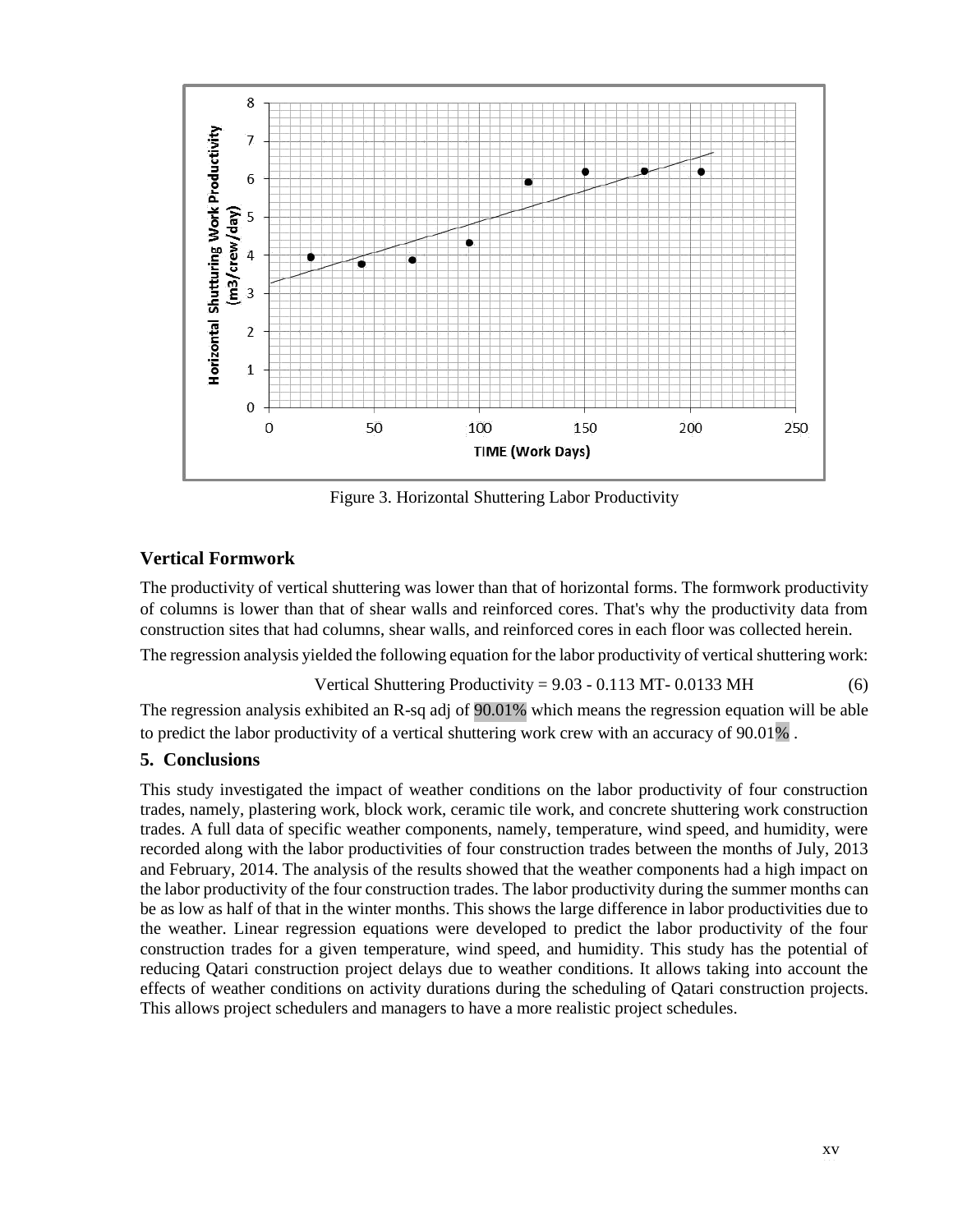

Figure 4. Vertical Shuttering Labor Productivity

#### **6. REFERENCES**

Apipattanavis, S., Sabol, K., Molenaar, K. R., Rahagopolan, B., Xi, Y., Blackard, B., and Patil, S. 2012. Integrated framework for quantifying and predicting weather-related highway construction delays, *Journal of Construction Engineering and Management*, ASCE, 136(11): 1160-1168.

Baldwin, J.R., Manthei, J.M., Rothbart, H., and Harris, R.B. (1971). Causes of delay in the construction industry, *Journal of the Construction Division*, ASCE, 97(CO2): 177–187.

Benjamin, N.B.H., and Greenwald, T.W. (1973). Simulating effects of weather on construction, *Journal of the Construction Division*, ASCE, 99(CO1): 175–190.

El-Rayes, K. and Moselhi, O 2001. Impact of rainfall on the productivity of highway construction, *Journal of Construction Engineering and Management*, ASCE, 127(2): 125-131.

Grimm, C.T., and Wagner, N.K. (1974). Weather effects on mason productivity, *Journal of the Construction Division*, ASCE, 100(CO3): 319–335.

Koehn, E., and Brown, G. (1985) . Climatic effects on construction, *Journal of Construction Engineering and Management*, ASCE, 111(2): 129–137.

Koehn, E., and Meilhede, D. (1981). Cold weather construction costs and accidents, *Journal of the Construction Division*, ASCE, 107(CO4): 585–595.

Laufer, A., and Cohenca, D. (1990). Factors affecting construction planning outcomes, *Journal of Construction Engineering and Management*, ASCE, 116(1): 135–156.

McDonald, F. 2000. "Weather delays and impacts." *Cost Engineering*, 42(5): 34-39

Moselhi, O., Gong, J., and El-Rayes, K. (1995). WEATHER: a DSS for estimating weather impact on construction productivity, Proceedings of Annual Conference of the Canadian Society for Civil Engineering, Ottawa, Ont., June 1–3, pp. 369–376.

Moselhi, O., Gong D., and El-Rayes, K. (1997). Estimating weather impact on the duration of construction activities, *Canadian Journal of Civil Engineering*, 24(3): 359-366